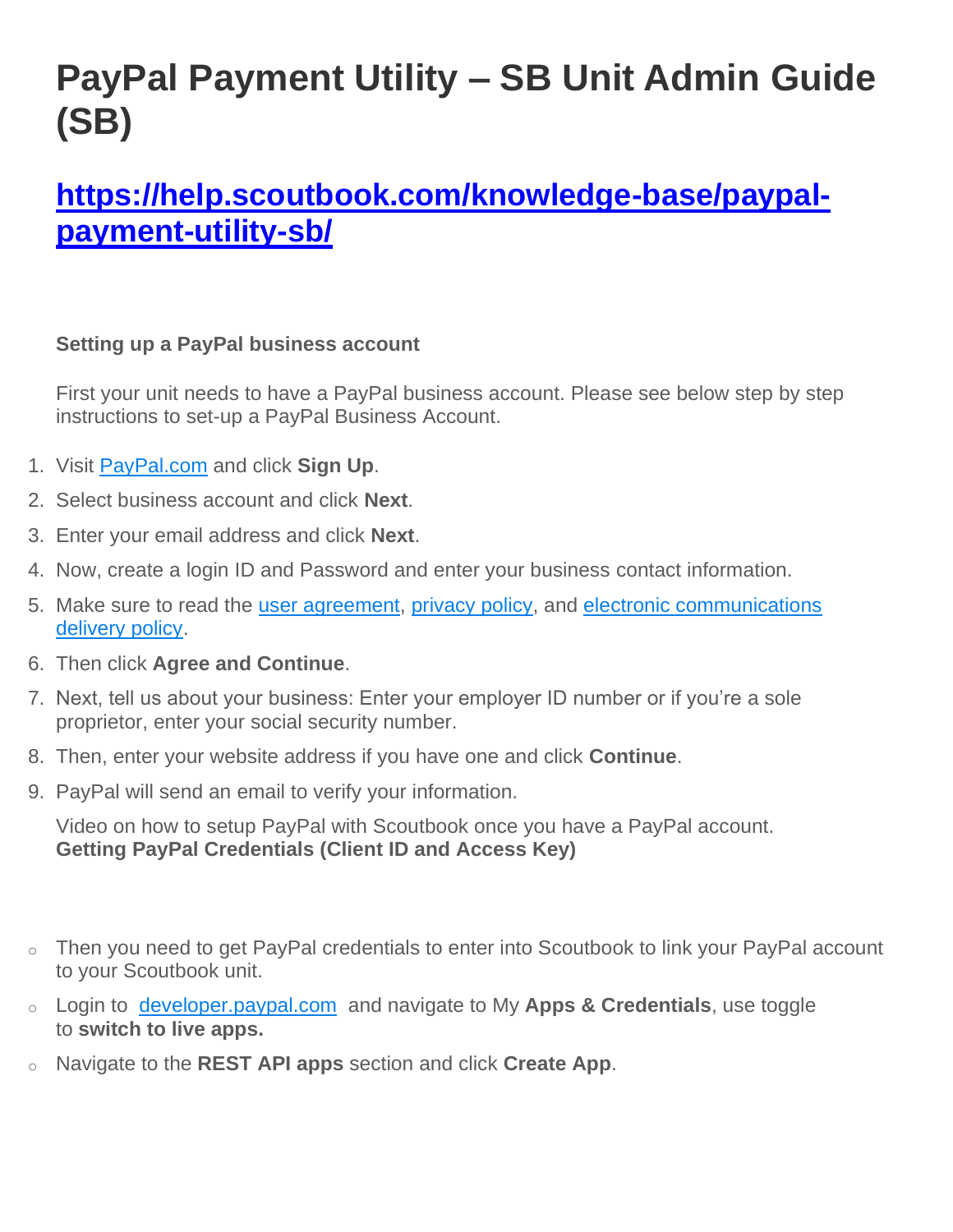| <b>DASHBOARD</b>                    | <b>REST API apps</b> |      |                                                                                                              |
|-------------------------------------|----------------------|------|--------------------------------------------------------------------------------------------------------------|
| My Apps & Credentials<br>My Account | environment.         |      | Cet started quickly by using the Default Application credentials for testing PayPal REST APIs on the Sandbox |
| <b>SANDBOX</b>                      |                      |      |                                                                                                              |
| <b>Accounts</b>                     | App name             | Type | Actions                                                                                                      |
| <b>Notifications</b>                | Default Application  | REST | System generated, no actions available.                                                                      |
| API Calls                           | Create app           |      |                                                                                                              |
|                                     |                      |      |                                                                                                              |

o Type a name for your app and click **Create App**.

| <b>PayPal</b> Developer          | Docs APIs | Tools<br>PayPal.com<br>Search<br>Support                                              |
|----------------------------------|-----------|---------------------------------------------------------------------------------------|
| <b>DASHBOARD</b>                 |           | Create New App                                                                        |
| <b>My Apps &amp; Credentials</b> |           | Before you create your new app, let us know what kind of solution you're looking for. |
| <b>My Account</b>                |           |                                                                                       |
| <b>SANDBOX</b>                   |           | Application Details                                                                   |
| <b>Accounts</b>                  |           | App Name                                                                              |
| <b>Notifications</b>             |           |                                                                                       |
| <b>API Calls</b>                 |           |                                                                                       |
| <b>IPN Simulator</b>             |           | Sandbox Business Account                                                              |
| <b>Webhooks Events</b>           |           | sb-d7awb2744203@business.example.cor >                                                |
| <b>MOCK</b>                      |           | <b>Create App</b>                                                                     |

o Copy and save the client ID and secret (access key) for your app.

| <b>PayPal</b> Developer | Docs | <b>APIs</b> | Tools     | Support | PayPal.com | Search                                                                            |
|-------------------------|------|-------------|-----------|---------|------------|-----------------------------------------------------------------------------------|
|                         |      |             | Client ID |         |            |                                                                                   |
| <b>DASHBOARD</b>        |      |             |           |         |            | AY68fPlerdyhFdk12bddEguFOBEllkpB40t9vvlQfDvHVYjLkYEHuBOy2OSPkFGcswH4M9Fq6W-7RV8fr |
| My Apps & Credentials   |      |             | Secret    |         |            |                                                                                   |
| <b>My Account</b>       |      |             | Show      |         |            |                                                                                   |
| <b>CANDIN'N'</b>        |      |             |           |         |            |                                                                                   |

o Review app details and save.

#### **Enabling PayPal in Scoutbook**

In order for the unit to receive PayPal payments, you need to enable it for your unit. This can be done by your unit Scoutbook administraor. They need to go to the unit page in Scoutbook.com and navigate to Edit Unit page. Unit Admins can click on the PayPal toggle there to enable their PayPal and input the PayPal Client ID and Access Key. When PayPal is enabled, the PayPal button will show in the Scouts payment logs page. Only unit admins has access to this page.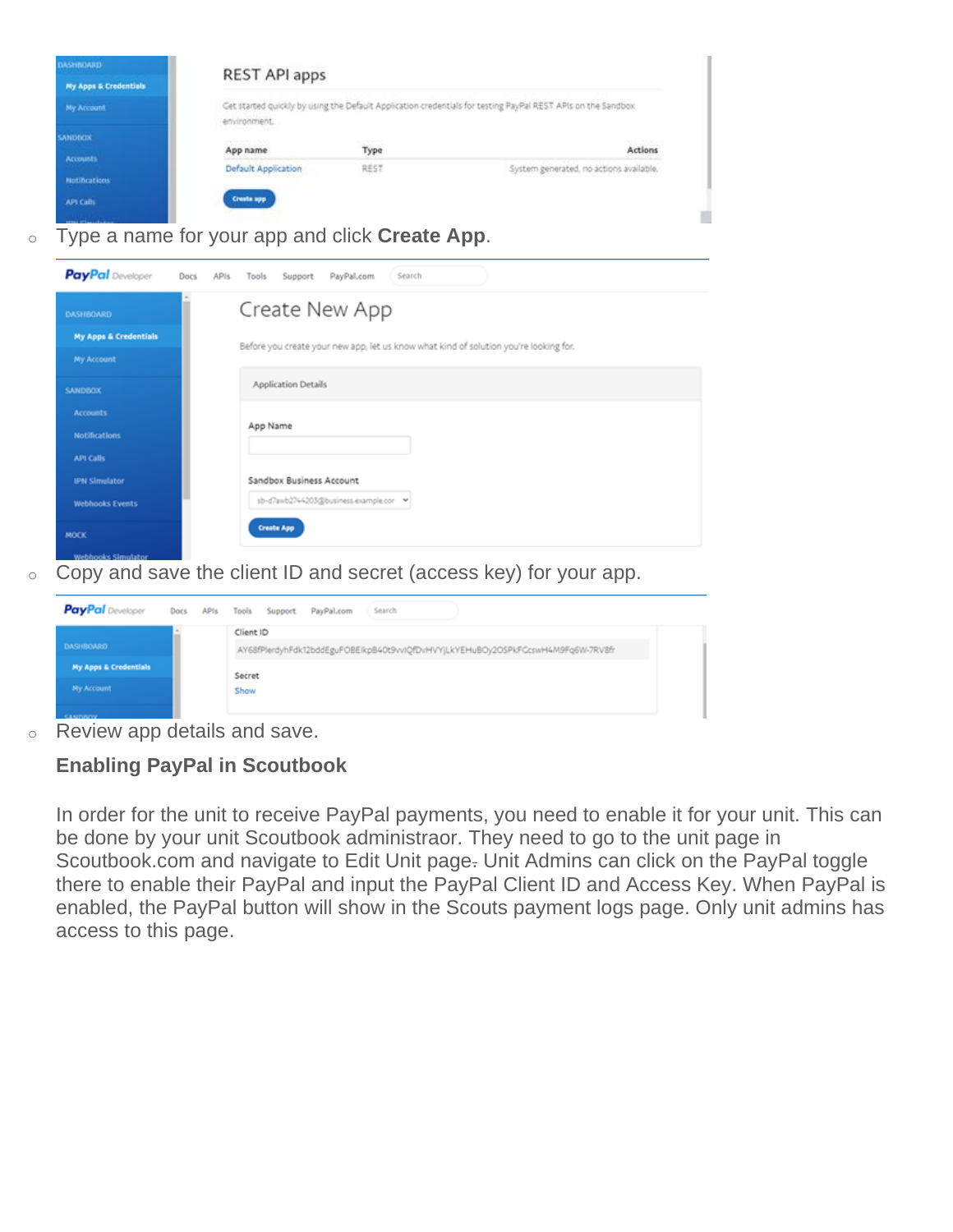| $\boldsymbol{\Theta}$<br>$0+12$<br>A Not secure   dev.scoutbook.com/mobile/dashboard/admin/editunit.asp?UnitID=22531<br>C<br>$\leftarrow$ $\rightarrow$ |                                                                                  |        |   |  |  |
|---------------------------------------------------------------------------------------------------------------------------------------------------------|----------------------------------------------------------------------------------|--------|---|--|--|
| ≡<br>⊟<br>≺<br>⋒                                                                                                                                        | Troop 0 Edit Troop 0                                                             |        |   |  |  |
| Notes:                                                                                                                                                  | 06122020<br>07/16/2020 - Baseline<br>07/17/16/2020- After Patch                  |        |   |  |  |
| Enable Paypal: (2)                                                                                                                                      |                                                                                  |        |   |  |  |
| Paypal Client ID: <sup>1</sup>                                                                                                                          | AY68fPlerdyhFdk12bddEguFOBElkpB40t9vvlQfDvHVYjLkYEHuBOy2OSPkFGcswH4M9Fq6W-7RV8fr |        |   |  |  |
| Paypal Access Key:                                                                                                                                      | 8888                                                                             |        |   |  |  |
| Set-up PayPal Business Account                                                                                                                          |                                                                                  |        | , |  |  |
| PayPal Fees                                                                                                                                             |                                                                                  |        | , |  |  |
| PayPal Terms and Conditions                                                                                                                             |                                                                                  |        | , |  |  |
|                                                                                                                                                         | <b>Update</b>                                                                    | Cancel |   |  |  |
|                                                                                                                                                         |                                                                                  |        |   |  |  |

There also links provided to instructions on setting up a PayPal business account, information on PayPal fees and Terms and Conditions.

## **Allow parents to pay unit dues through the Scout payment logs**

Once activated on the unit page: The PayPal button will be shown for Payments Log whose type is **Amount Due**, since these are the logs that the scout needs to pay. The PayPal button will be available to scouts whose units have PayPal enabled and not blocked by Council. Parents can access the scout's payments logs and add record for amount due and pay using PayPal. Parents are not allowed to edit the amount for payment logs created by the unit admin or treasurer.

PayPal will be available to all Payment Logs whose type is **Amount Due**.

| W Troop 0 Connection P. Paymon: N B Manage Unit PayPal | $\times$   +                                                                                                                                                                                                                   | $\sim$<br>$\sim$ | $\mathbb{\times}$ |
|--------------------------------------------------------|--------------------------------------------------------------------------------------------------------------------------------------------------------------------------------------------------------------------------------|------------------|-------------------|
| $C^*$ $\omega$<br>$\leftarrow$ ) $\rightarrow$         | 1<br><br>dev.scoutbook.com/mobile/dashboard/admin/paymentslopentry.asp75coutUserID=124854408UnitID=225316: ***<br><br><br><br><br>                                                                                             | $m \oplus x$     | $\blacksquare$    |
| -<br>Troop 0<br>≡<br>൘<br>≺                            | Connection P. Payments Log                                                                                                                                                                                                     |                  |                   |
| My Account page and click on the link Setup SSO.       | You are not setup yet for the BBA fangle-fagn-On (SDO) so your use of Scoutbook is limited. All users who have not setup SDO by Feb 1st, 2019 will no longer be able to use Scoutbook. Setup is easy Just go to your Scoutbook |                  |                   |
| Type:                                                  | <b>Amount Due</b>                                                                                                                                                                                                              |                  |                   |
| Date:                                                  | 7/28/2020                                                                                                                                                                                                                      | <b>Già</b>       |                   |
| Name or Description:                                   | Renewal fee                                                                                                                                                                                                                    |                  |                   |
| Amount: <sup>(2)</sup>                                 | 200.00                                                                                                                                                                                                                         | 88               |                   |
| Category or Label: (2)                                 | Renewal                                                                                                                                                                                                                        | v                |                   |
| Calendar Event: (2)                                    |                                                                                                                                                                                                                                | v                |                   |
| Payment Due Date: 3                                    |                                                                                                                                                                                                                                | (is)             |                   |
| Optional Notes: <sup>42</sup>                          |                                                                                                                                                                                                                                |                  |                   |
|                                                        | Cancel<br><b>Update</b>                                                                                                                                                                                                        |                  | $\sim$            |

If the user has not paid the amount due and PayPal is not enabled or blocked.

PaymentLogEntry page if the user has not paid the amount due and PayPal is enabled and not blocked.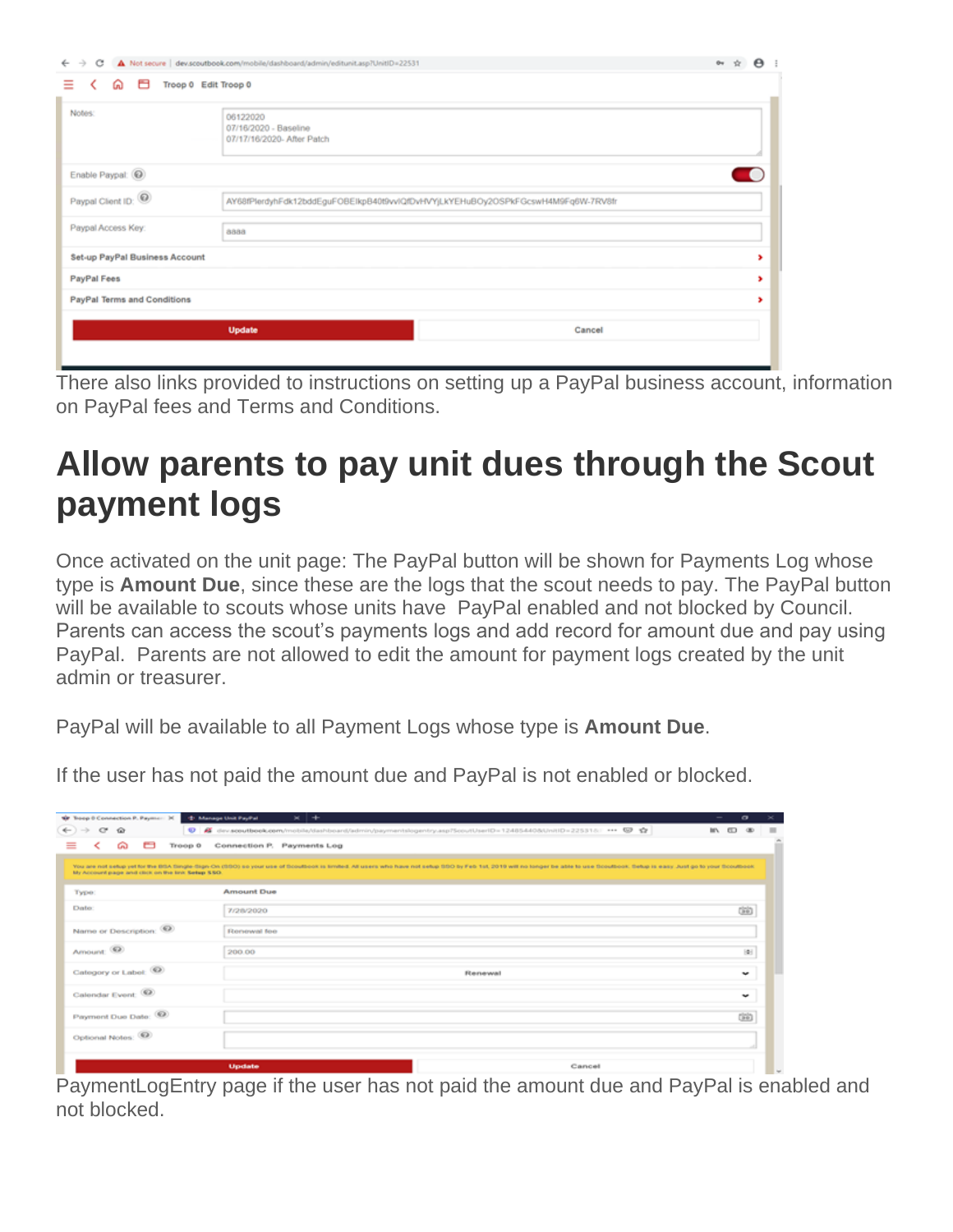| $\leftarrow$ $\rightarrow$  |                            | ☆ も ★ ⊖ | $\cdot$                         |
|-----------------------------|----------------------------|---------|---------------------------------|
| 8<br>Ξ<br>Troop 0<br>⋒<br>≺ | Connection P. Payments Log |         |                                 |
| Name or Description: @      | Renewal fee                |         |                                 |
| Amount: <sup>©</sup>        | 200.00                     |         |                                 |
| Category or Label: @        | Renewal                    |         | v                               |
| Calendar Event: @           |                            |         | ٠                               |
| Payment Due Date:           |                            |         | $\frac{\text{slab}}{\text{30}}$ |
| Optional Notes:             |                            |         |                                 |
|                             | <b>Update</b><br>Cancel    |         |                                 |
|                             | Delete Log                 |         |                                 |
|                             | <b>P</b> PayPal            |         |                                 |
|                             |                            |         |                                 |

PaymentLogEntry page if the user has paid the amount due using PayPal.

| Troop O Connection P. Paymer: X 4 Manage Unit PayPal | $x$ +                                                                                                        | $\sigma$<br>-                                                                                                                        |        |
|------------------------------------------------------|--------------------------------------------------------------------------------------------------------------|--------------------------------------------------------------------------------------------------------------------------------------|--------|
| $\leftarrow$ $\rightarrow$ $\alpha$ $\alpha$         | 1 3 devscoutbook.com/mobile/dashboard/admin/paymentslogentry.asp?ScoutUserID=124854408/UnitID=225318/  3 5 3 | $M \oplus \infty$                                                                                                                    | Ξ      |
| ⊟<br>Ξ<br>⋒<br>←<br>Troop 0                          | Connection P. Payments Log                                                                                   |                                                                                                                                      |        |
| Name or Description: <sup>4</sup>                    | Renewal fee                                                                                                  |                                                                                                                                      |        |
| Amount: <sup>©</sup>                                 | 200.00                                                                                                       | ы                                                                                                                                    |        |
| Category or Label: @                                 | Renewal                                                                                                      | ٠                                                                                                                                    |        |
| Calendar Event: <sup>©</sup>                         |                                                                                                              | ٠                                                                                                                                    |        |
| Payment Due Date:                                    |                                                                                                              | $\begin{bmatrix} \frac{\partial \mathcal{L}}{\partial \mathbf{0}} \\ \frac{\partial \mathcal{L}}{\partial \mathbf{0}} \end{bmatrix}$ |        |
| Optional Notes:                                      |                                                                                                              |                                                                                                                                      |        |
| PayPal Control Batch ID: @                           | 123-456-7890                                                                                                 |                                                                                                                                      |        |
|                                                      | <b>Update</b><br>Cancel                                                                                      |                                                                                                                                      |        |
|                                                      | Delete Log                                                                                                   |                                                                                                                                      |        |
|                                                      | 0 2020 Boy Scouts of America - Privacy<br>A contract of the American                                         |                                                                                                                                      | $\sim$ |

**Show a read only history of payments in the payment logs**

Payment Logs page has a new section for payments using PayPal. The list is read only.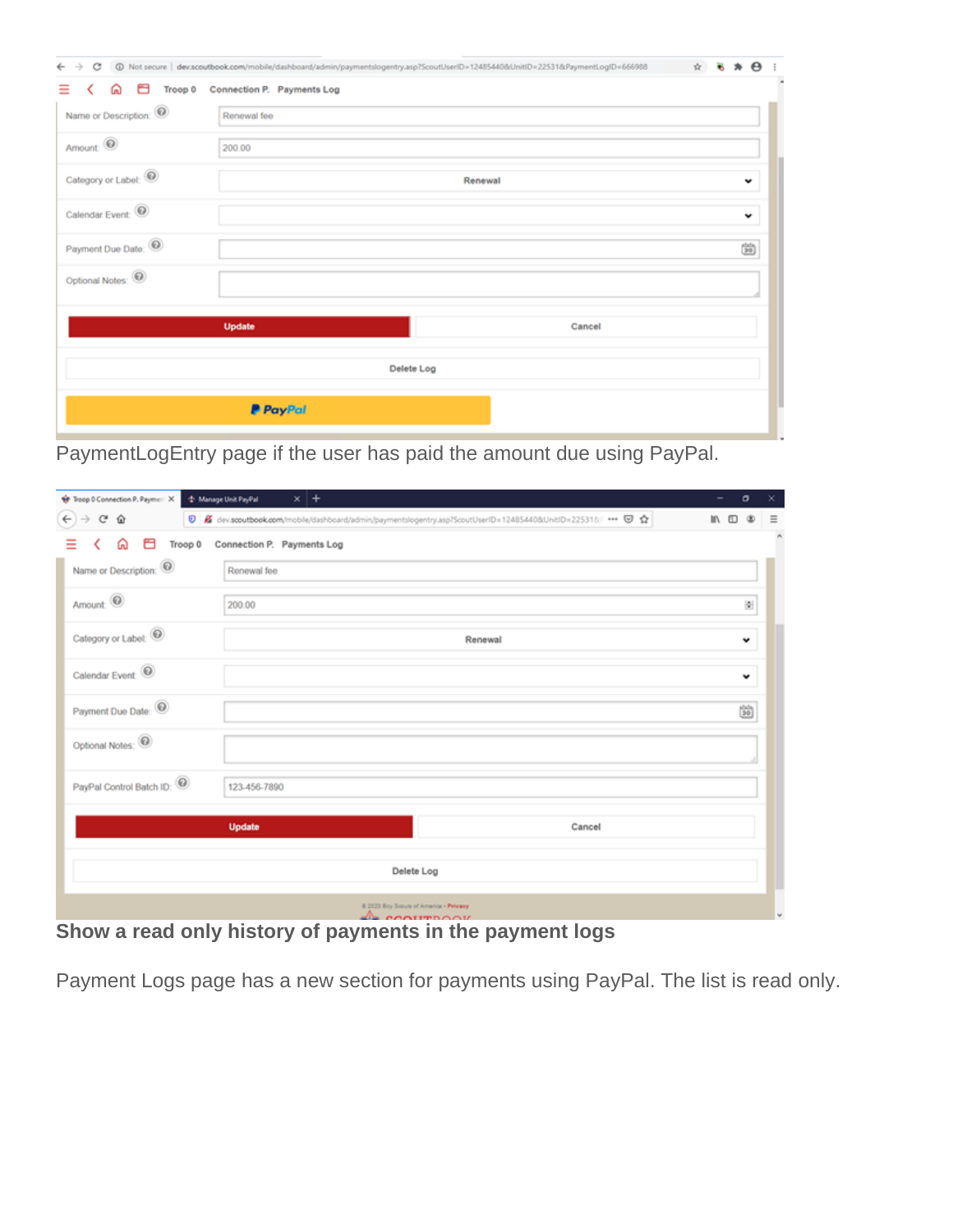| $\rightarrow$<br>G<br>÷                                                         |                                  | (iii) Not secure   dev.scoutbook.com/mobile/dashboard/admin/paymentslog.aspr3coutUserID=114111828(UnitID=%2022531 |                                   |                                    |                                        |                                                |                                          |                                                 |                                                     | R<br>ಀ          |
|---------------------------------------------------------------------------------|----------------------------------|-------------------------------------------------------------------------------------------------------------------|-----------------------------------|------------------------------------|----------------------------------------|------------------------------------------------|------------------------------------------|-------------------------------------------------|-----------------------------------------------------|-----------------|
| ⊟<br>⋒<br>$=$<br>----                                                           |                                  | Troop 0 YippieYoh Boy S. Payments Log                                                                             |                                   |                                    |                                        |                                                |                                          |                                                 |                                                     |                 |
| Apr 8, 2020<br>test<br>test                                                     |                                  |                                                                                                                   |                                   |                                    |                                        |                                                |                                          |                                                 |                                                     | +\$123.00       |
| Jan 30, 2020<br>Test for SB-2155                                                |                                  |                                                                                                                   |                                   |                                    |                                        |                                                |                                          |                                                 |                                                     | +50.01          |
| <b>PayPal Payment History</b>                                                   |                                  |                                                                                                                   |                                   |                                    |                                        |                                                |                                          |                                                 |                                                     |                 |
| Aug 21, 2020<br>PayPal Payment ID: 7CN646249N5789000<br>PayPal Payment for Test |                                  |                                                                                                                   |                                   |                                    |                                        |                                                |                                          |                                                 |                                                     | +\$1.00         |
| Notepad & Comments<br>$\sim$ 1<br>about Boy's Payments Log                      |                                  |                                                                                                                   |                                   |                                    |                                        |                                                |                                          |                                                 |                                                     | $^{\copyright}$ |
| Shawn<br>Jay<br>James<br>Jackson<br>Sevilla<br>Hopkins                          | Jay<br>Bryan<br>Sevilla<br>Hayek | C Ritchey<br>Michalle<br>Johnson                                                                                  | Vivien<br>Monkey<br>Tan<br>Texter | carl<br>Mamber<br>Care<br>casequin | Orly<br>Raymund<br>Pontino<br>Caringal | <b>GA</b><br>Jamie<br>Little<br>Parent<br>Test | Andforesty<br>Monkey<br>TroopDAdn<br>Bot | Anjn.<br>Ronie<br>Kothapali Rodriguez Troopzero | Ariel<br>Newleader<br>Newleader<br>Tropp<br>Manalli | Member<br>Care  |
| Boy<br>Mother<br>Soout.<br>TroopOrlay<br>Soput                                  | Aadforesty Add Adult             |                                                                                                                   |                                   |                                    |                                        |                                                |                                          |                                                 |                                                     | Support         |
| Member Care<br>-                                                                |                                  |                                                                                                                   |                                   |                                    |                                        |                                                |                                          |                                                 |                                                     | just now        |
|                                                                                 |                                  |                                                                                                                   |                                   |                                    |                                        |                                                |                                          |                                                 |                                                     |                 |
| Ť                                                                               |                                  |                                                                                                                   |                                   |                                    |                                        |                                                |                                          |                                                 |                                                     |                 |
|                                                                                 |                                  |                                                                                                                   |                                   |                                    |                                        |                                                |                                          |                                                 |                                                     |                 |
| $\mathbf{u}$ and                                                                |                                  | 8 시시<br>$\sqrt{2}$                                                                                                |                                   | Doume                              |                                        | Dua i                                          | $F_{\mathbf{A}}$ $\mathbf{A}$            |                                                 | $P_{\text{A}}$                                      |                 |

- **How to Add a Payment Due for a Scout**
- 1. Log in to Scoutbook
- 2. Navigate to your unit
- 3. Select the Scout you wish to add a payment due
- 4. On the Scout's profile page, scroll down to find "[SCOUT]'s Payment's Log"

| Ξ<br>< @ <sup>El</sup> Troop 3270 B 1 Roster Brandon         |              |
|--------------------------------------------------------------|--------------|
| <b>CONTRACTOR</b>                                            |              |
| 00900000                                                     |              |
| <b>Awards</b>                                                |              |
| No awards have been recorded                                 |              |
|                                                              |              |
| Edit Profile                                                 | $\bullet$    |
| <b>Upload Photo</b>                                          | $\bullet$    |
| Brandon's Membership                                         | <b>BIM B</b> |
| Brandon's Payments Log<br>$\overline{\phantom{a}}$           | 94.00 2      |
| Brandon's Connections                                        | <b>ISI X</b> |
| Brandon's Advancement                                        | $\mathbf{r}$ |
| Brandon's Awards                                             | ٠            |
| Brandon's Leadership                                         | $\bullet$    |
| Brandon's Training                                           | ÷            |
| Brandon's Activity Logs                                      | ÷            |
| Reports [56]                                                 | ٠            |
|                                                              |              |
| Northern Star Council &<br>Uploaded MBC List on 8/1/2020     |              |
| 4 2021 Boy Ensuis of America / Privacy<br><b>SA CONTROOV</b> |              |

 $\circ$  Click on the payment logs and click the + Add button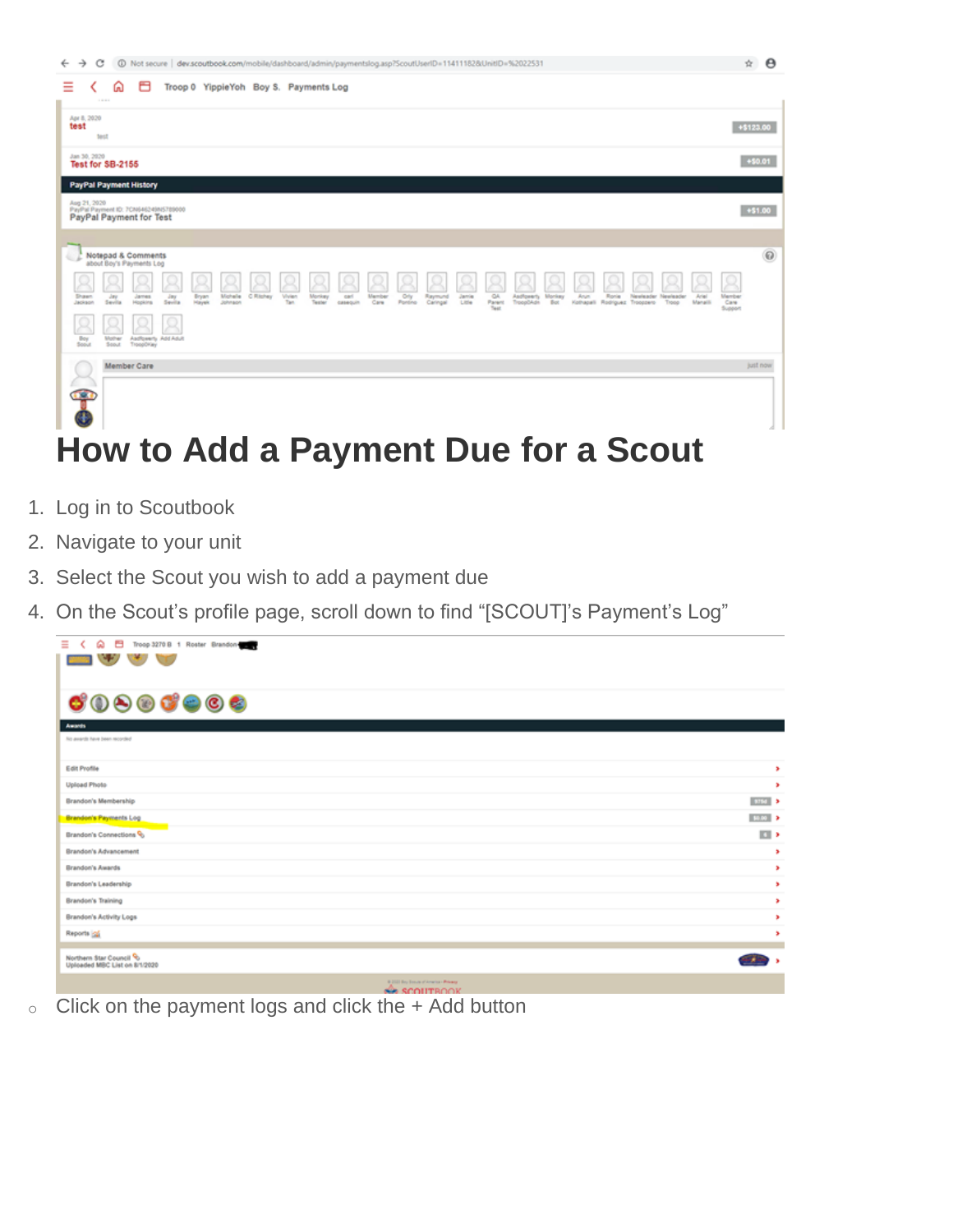| Ξ<br>Troop 3270 B 1 Brandon N. Payments Log<br>$\omega$                                                                                                                                                                                                                                                                                             |                 |
|-----------------------------------------------------------------------------------------------------------------------------------------------------------------------------------------------------------------------------------------------------------------------------------------------------------------------------------------------------|-----------------|
| Payments Log in Troop 2270 B<br><b>Brandon</b>                                                                                                                                                                                                                                                                                                      |                 |
| This page is where you can view all payments received for Brandon Noske. Use the comments area below if you have any questions.<br>Keep track of dues, activity costs, down payments for summer camps or high adventures and more. See what is owed and what has been paid. Crity Admins and Treasurers are able to add or modify the payments log. |                 |
| <b>Altre</b>                                                                                                                                                                                                                                                                                                                                        | \$0.00          |
| Motepad & Comments<br>about Brander's Payments Log<br>ter free feet and<br>cenga                                                                                                                                                                                                                                                                    | $\odot$         |
| <b>Richard Crummy</b><br>ie.                                                                                                                                                                                                                                                                                                                        | <b>Just now</b> |
| ø<br><b>Post Note</b>                                                                                                                                                                                                                                                                                                                               |                 |
| 8 2021 Boy South of America + Privacy<br><b>SCOUTBOOK</b><br>-                                                                                                                                                                                                                                                                                      |                 |

o Select "Record an Amount Due" and complete the form. Click "Update" once complete.

| $\equiv$ $\langle$ $\hat{\omega}$ $\Box$ Troop 3270 B 1 Brandon N. Payments Log |                                                   |                     |   |
|---------------------------------------------------------------------------------|---------------------------------------------------|---------------------|---|
| Type:                                                                           | <b>Becord a Payment</b><br>C Record an Amount Due |                     |   |
| Date:                                                                           | 9/2/2020                                          |                     | 箘 |
| Name or Description: <sup>(2)</sup>                                             | Test Due for XX Recharter                         |                     |   |
| Anount <sup>(B)</sup>                                                           | 5.00                                              |                     |   |
| Category or Label: $@$                                                          |                                                   | Renewal Fee         | v |
| Calendar Event $@$                                                              |                                                   |                     | ۰ |
| Payment Due Date: <sup>(2)</sup>                                                | 11/1/2020                                         |                     | 箘 |
| Optional Notes: <sup>(2)</sup>                                                  |                                                   |                     |   |
|                                                                                 | <b>Update</b>                                     | Cancel              |   |
|                                                                                 | 4.2020 Blochman of America + Privacy              | <b>SP SCOUTBOOK</b> |   |

 $\circ$  The amount due is now reflected for the Scout

| Troop 3270 B 1 Brandon N. Payments Log<br>Ξ<br>$\Omega$                                                                                                                                                                                                                                                                                            |            |
|----------------------------------------------------------------------------------------------------------------------------------------------------------------------------------------------------------------------------------------------------------------------------------------------------------------------------------------------------|------------|
| Brandon: Call: Payments Log in Troop 1278 B                                                                                                                                                                                                                                                                                                        |            |
| This page is where you can view all payments received for Brandon Noske. Use the commercs area below if you have any questions.<br>Keep track of dues, activity costs, down payments for summer camps or high adventures and more. See what is owed and what has been paid. Only Admins and Treasurers are able to add or modify the payments log. |            |
| CSV >                                                                                                                                                                                                                                                                                                                                              | $-$ \$5.00 |
| Test Due for XX Recharter                                                                                                                                                                                                                                                                                                                          | 48.00      |
| Notepad & Comments<br>about Brandom's Payments Log<br><b>Burnet</b><br>Brandon<br><b>Date of</b>                                                                                                                                                                                                                                                   | $\Omega$   |
| <b>Richard Crummy</b>                                                                                                                                                                                                                                                                                                                              | just now   |
| $\ddot{\mathbf{e}}$<br>ø<br><b>Post Note</b>                                                                                                                                                                                                                                                                                                       |            |
| 4.200 for Sound of America - Private<br><b>SP SCOUTBOOK</b>                                                                                                                                                                                                                                                                                        |            |
| $\sim$ $\sim$<br><b><i><u>Property</u></i></b><br><b>CONTINUES</b><br>.<br>$\sim$<br>$\sim$<br>. .<br>. .                                                                                                                                                                                                                                          |            |

o More information on the Payment Log [can be found here.](https://help.scoutbook.com/knowledge-base/what-kind-of-financial-recording-does-scoutbook-provide/)

### **Frequently Asked Questions**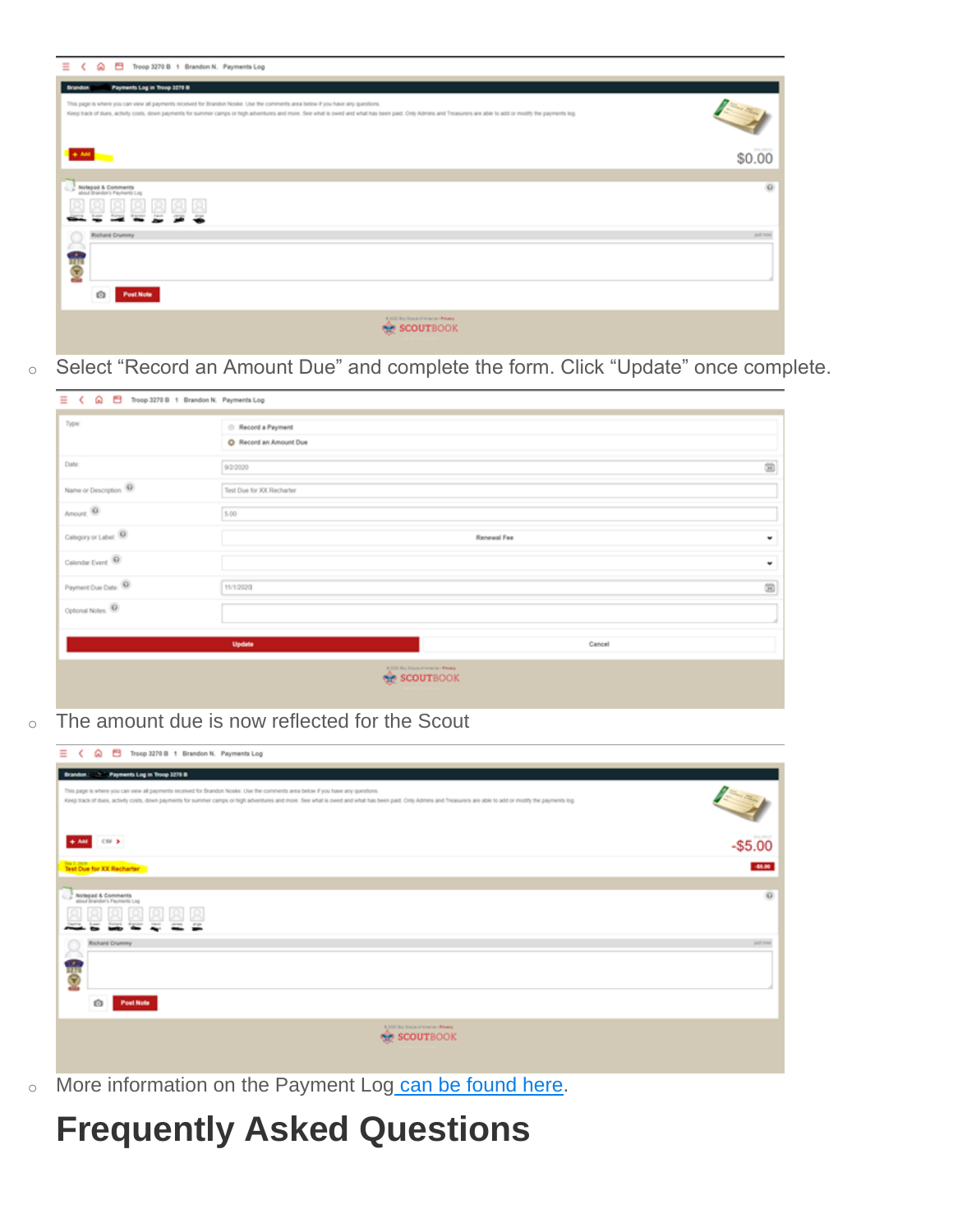- $\circ$  As a unit leader, how do I setup the unit's PayPal Business account to accept unit dues in Scoutbook.com?
- o If the unit does not have a PayPal Business account, the unit leader may visit PayPal.com and create a business account. Units should follow the same procedures in creating the PayPal Business account as they do/did when establishing their bank account. Once established, follow the steps below.
- $\circ$  If the unit already has a PayPal Business account, login to PayPal.com. Navigate to My Apps & Credentials page, use the toggle to switch to live testing apps. Navigate to Rest API apps and click Create App. The app details page opens and displays the credentials. Copy and save the Client ID and Secret (Access Key). Click Save.
- o Login to Scoutbook.com, navigate to the Edit Unit page. There, use the toggle to Enable PayPal, enter PayPal Client ID and Access Key. Click on the Update button. The unit is now ready to accept unit dues payment using PayPal.
- o Only the Unit Treasurers or Unit Admins can enable PayPal for unit payment dues.
- o Can all units enable PayPal for unit dues payments?
- o Yes, all units can enable PayPal to receive unit dues payments. However, as a precaution, councils may block units from using PayPal even if the unit has already enabled PayPal in Scoutbook.com.
- o Who pays for any PayPal processing fees?
- o The unit is responsible for any fees associated with accepting payments through PayPal.
- o How do I use PayPal to pay unit dues?
- $\circ$  In Scoutbook.com, parent/guardians can navigate to their Scout's account page, select payment logs and add a payment. In Categories, select PayPal Payment. All payments will be credited to the unit's PayPal account and not the BSA National Office.
- o In the Scouting App, parents/guardian can navigate to their Scout's dashboard. Then, click on Payment Logs. Identify which due you wish to pay, then click the Pay button. You can then complete the transaction through PayPal.
- o How do I track my payment?
- o In Scoutbook.com, navigate to your Scout's account page, select payment logs and see a list of payments made.
- $\circ$  In the Scouting App, navigate to your Scout's dashboard. Then, click on Payment Logs. Under the Paid tab, you'll see the list of payments made.
- o Can I cancel my payment?
- o No, payments made to the unit's PayPal account cannot be cancelled from Scoutbook or the Scouting App. Please contact the Unit Treasurer or Unit Admin and use the PayPal Payment ID for reference. The PayPal Payment ID can be found when viewing the payment logs in both the Scouting App and Scoutbook.com.
- $\circ$  How do I get a refund for my payment?